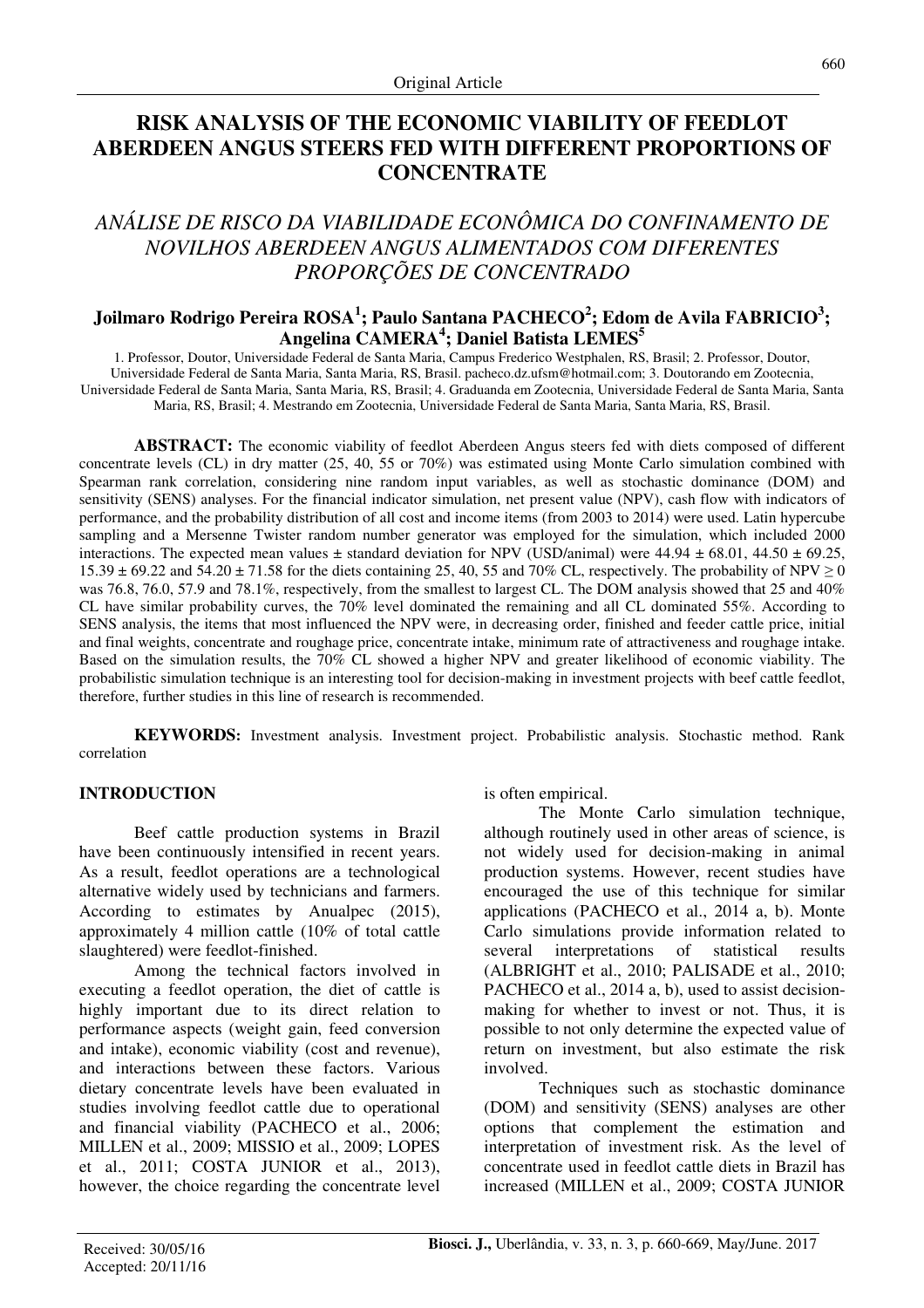et al., 2013), considering that diet is an important contributor to production costs, the application of methodologies that help investors, technicians and producers to make decisions aimed at achieving greater likelihood of economic success has become highly relevant.

The aim of this study was to quantify the economic viability risk of feedlot Aberdeen Angus steers, fed with diets containing different levels of concentrate, using stochastic simulation techniques (Monte Carlo, stochastic dominance and sensitivity analyses).

#### **MATERIAL AND METHODS**

This study was conducted at the Animal Science Department of the Federal University of Santa Maria, in Santa Maria, located in the central depression of Rio Grande do Sul state (95 m above sea level), at  $29^{\circ}$  43' S and  $53^{\circ}$  42' W (DNPEA, 1973), where according to Köppen classification, the climate is humid subtropical (cfa) (MORENO, 1961).

Details of the experimental procedure during the feeding phase to obtain the animal performance indicators have been described previously by Rosa et al. (2006) for 16 Aberdeen Angus steers in contemporary groupings from the same herd. The animals were identified, vaccinated, treated against endo- and ectoparasites, then allocated into confinement facilities (individual boxes with a total area of 9 m², each containing a concrete bowl for water fountains and individual wooden feeders) throughout a 30-day adaptation period. A slaughter weight of 450 kg was established for all treatments (obtained 463 kg).

Feed management was set to provide daily at 08:00 and 14:00. Feed was supplied *ad libitum*, seeking to maintain a surplus of 10% of the offered food. The offered amount of roughage concentrate and the remains from the previous day were weighed and recorded daily in order to estimate dry matter (DM) intake.

We evaluated four concentrate levels in the diets (25, 40, 55 and 70% of DM). The experimental design was completely randomized, consisting of four treatment groups with four replicates in each.

The roughage used was corn silage (*Zea mays* L.) AG-5011 hybrid, which provided 38.5% DM and 7.3% crude protein. The diet of the animals was modified so that crude protein (CP; isoprotein) made up 13.4% for all treatments, assuming an average daily consumption of 2.5% of body weight and average daily weight gain of 1.4 kg/animal (NRC, 1996). The amount of roughage concentrate supplied differed between treatment groups. The proportion of ingredients in the concentrate, and the performance characteristics of the animals are shown in Table 1.

**Table 1.** Diets composition, express in dry matter (DM) and performance indicators according to concentrate  $l$ avel

| 10 V UT                               |       |       |       |       |
|---------------------------------------|-------|-------|-------|-------|
| Concentrate level, % DM               | 25    | 40    | 55    | 70    |
| Cor ground grain $(kg)$               | 20.00 | 40.00 | 49.60 | 55.00 |
| Wheat bran $(kg)$                     | 10.00 | 20.00 | 24.80 | 27.50 |
| Soybean meal (kg)                     | 66.40 | 37.10 | 23.45 | 15.71 |
| Limestone $(kg)$                      | 1.20  | 1.15  | 0.91  | 1.00  |
| Salt (NaCl) (kg)                      | 2.40  | 1.75  | 1.24  | 0.79  |
| Ionophore (Rumensin $\circledR$ ) (g) | 75.00 | 46.90 | 34.10 | 26.80 |
| Feeding time (days)                   | 112   | 100   | 100   | 84    |
| Initial weight (kg)                   | 336   | 335   | 340   | 327   |
| Final weight (kg)                     | 475   | 462   | 460   | 454   |
| Total weight gain (kg)                | 139   | 127   | 120   | 127   |
| Daily dry matter intake (kg)          | 8.7   | 9.3   | 9.8   | 10.8  |
| Hot carcass weight (kg)               | 250   | 248   | 252   | 256   |
| Subcutaneous fat thickeness (mm)      | 7.8   | 6.6   | 6.5   | 7.3   |

Source: Adapted from ROSA (2006).

The methodology described by Pacheco et al. (2014b) was used for the estimates of production costs. The items related to cost (purchase of feeder cattle, roughage and concentrate feed, manual labor, health, depreciation and other operational expenses) and income (finished cattle) were associated with the performance characteristics obtained during the feeding period (initial and final weights, average daily weight gain and daily DM intake). The items used to comprise the costs and revenue were derived from quotes obtained for 12 consecutive years (between 2003 and 2014).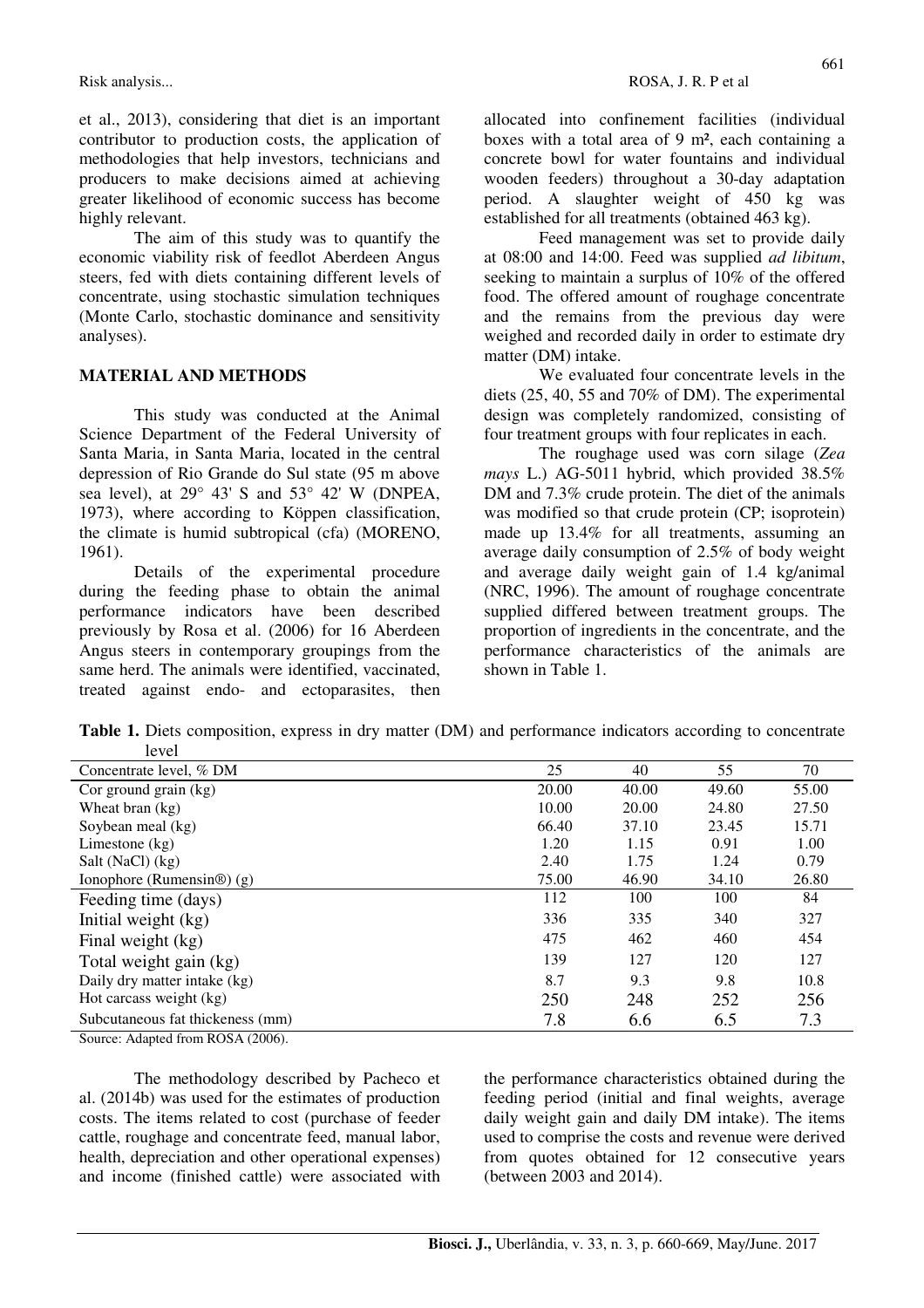Risk analysis... Rose ROSA, J. R. P et al.

The facility costs were estimated for a static capacity of 1000 animals with a lifespan of 10 years. Details of the calculations of depreciation, sanitary control, feed cost, manual labor cost and other operating expenses have been previously described by Pacheco et al. (2014b).

The net present value (NPV; USD/animal) was used as a financial indicator, calculated by the equation  $\sum_{i=1}^{n} \frac{\text{values}_i}{(1+\text{area})^i}$ , where *n* is the number of months,  $i$  is the  $n<sup>th</sup>$  time period in which money is invested in the project, *rate* is the minimum rate of investment attractiveness and *values* represent the net revenue. The cash flow for each concentrate level considered separate investment projects with a planning horizon time of one year, using the Spearman correlation to determine associations between input variables.

The NPV simulations used the cash flow, including probability distributions of all items of cost and revenue, as well as livestock indicators.

Latin hypercube sampling and a Mersenne Twister random number generator with 2000 repetitions were employed for the simulation (PACHECO et al., 2014b).

All estimates were made per animal per year, deflated for the year 2014 by the general price index (internal availability calculated by the Getúlio Vargas Foundation). For the purposes of currency conversion, R\$1.00 was considered to be equal to USD 0.40.

Microsoft® Excel (Redmond, WA, USA), @Risk® (Ithaca, NY, USA) and SAS® Studio (Cary, NC, USA) software were used to perform the risk assessments, following the methods described by Albright et al. (2010) and Pacheco et al. (2014b).

Definitions of probability distribution (considering Anderson-Darling test) for the cost, revenue and technology characterization items, and Spearman correlations between the random input variables, are presented in Tables 2, 3 and 4.

**Table 2.** Probability distributions for the items of performance, costs and revenue.

| Item <sup>1</sup> | Conc.<br>level | Distributions (parameters) <sup>2</sup> | Item | Conc.<br>level | Distributions (parameters)                                                                                                             |
|-------------------|----------------|-----------------------------------------|------|----------------|----------------------------------------------------------------------------------------------------------------------------------------|
| $\mathbf{1}$      | All            | Weibull (2.2329; 1.2997)                |      | 25             | Triangular (302.4; 336; 369.6)                                                                                                         |
| 2                 | All            | Logistic (3.59756; 0.28183)             |      | 40             | Triangular (301.5; 335; 368.5)                                                                                                         |
| 3                 | All            | Logistic (0.317781; 0.022828)           | 8    | 55             | Triangular (306; 340; 374)                                                                                                             |
|                   | 25             | Uniform (0.82344; 1.35134)              |      | 70             | Triangular (294.3; 327; 359.7)                                                                                                         |
|                   | 40             | ExtvalueMin (0.90874; 0.080317)         |      | 25             | Triangular (427.5; 475; 552.5)                                                                                                         |
| 4                 | 55             | Weibull (5.5506; 0.37321)               |      | 40             | Triangular (415.8; 462; 508.2)                                                                                                         |
|                   | 70             | Logistic (0.694056; 0.037194)           | 9    | 55             | Triangular (414; 460; 506)                                                                                                             |
|                   | 25             | Triangular (5.877; 6.53; 7.183)         |      | 70             | Triangular (408.6; 454; 499.4)                                                                                                         |
|                   | 40             | Triangular (5.058; 5.62; 6.182)         | 10   | All            | ExtvalueMin (639.1459; 81.007)                                                                                                         |
| 5                 | 55             | Triangular (3.969; 4.41; 4.851)         | 11   | All            | Loglogistic (3818.4; 4673; 3.1441)                                                                                                     |
|                   | 70             | Triangular (2.907; 3.23; 3.553)         | 12   | All            | Uniform (0.036241; 0.056843)                                                                                                           |
|                   | 25             | Triangular (1.962; 2.18; 2.398)         | 13   | All            | Uniform (0.016205; 0.064772)                                                                                                           |
|                   | 40             | Triangular (3.375; 3.75; 4.12)          | 14   | All            | ExtvalueMin (5.1128; 1.3023)                                                                                                           |
| 6                 | 55             | Triangular (4.85; 5.39; 5.929)          | 15   | All            | Normal (0.87; 0.0087)                                                                                                                  |
|                   | 70             | Triangular (6.786; 7.54; 8.294)         |      |                |                                                                                                                                        |
|                   | 25             | Triangular (1.116; 1.24; 1.364)         |      |                |                                                                                                                                        |
| 7                 | 40             | Triangular (1.143; 1.27; 1.397)         |      |                |                                                                                                                                        |
|                   | 55             | Triangular (1.08; 1.20; 1.32)           |      |                |                                                                                                                                        |
|                   | 70             | Triangular (1.359; 1.51; 1.661)         |      |                | <sup>1</sup> Leader steer (USD/@); 2 Einished steer (USD/@); 2 Doughers (USD/se DM); 4 Consentrate (USD/se DM); 5 Doughers intege (kg) |

<sup>1</sup>1 Feeder steer (USD/@); 2 Finished steer (USD/@); 3 Roughage (USD/kg DM); 4 Concentrate (USD/kg DM); 5 Roughage intake (kg DM/animal/day); 6 Concentrate intake (kg DM/animal/day); 7 Average weight gain (kg/animal/day); 8 Initial weight (kg); 9 Final weight (kg); 10 Wage (USD); 11 Land (USD); 12 Depreciation of facilities and equipments (USD/animal/day); 13 Depreciation of machinery and implements (USD/animal/day); 14 Health (USD/animal); 15 Minimum rate of attractiveness (% a.m). <sup>2</sup>Weibull (*alpha; beta*); Logistic (*alpha; beta*); Uniform (*minimum; maximum*); ExtvalueMin (*alpha; beta*); Triangular (*minimum; most* 

*likely; maximum*); Loglogistic (*gama*; *beta*; *alpha*); Normal (*mean; standard deviation*)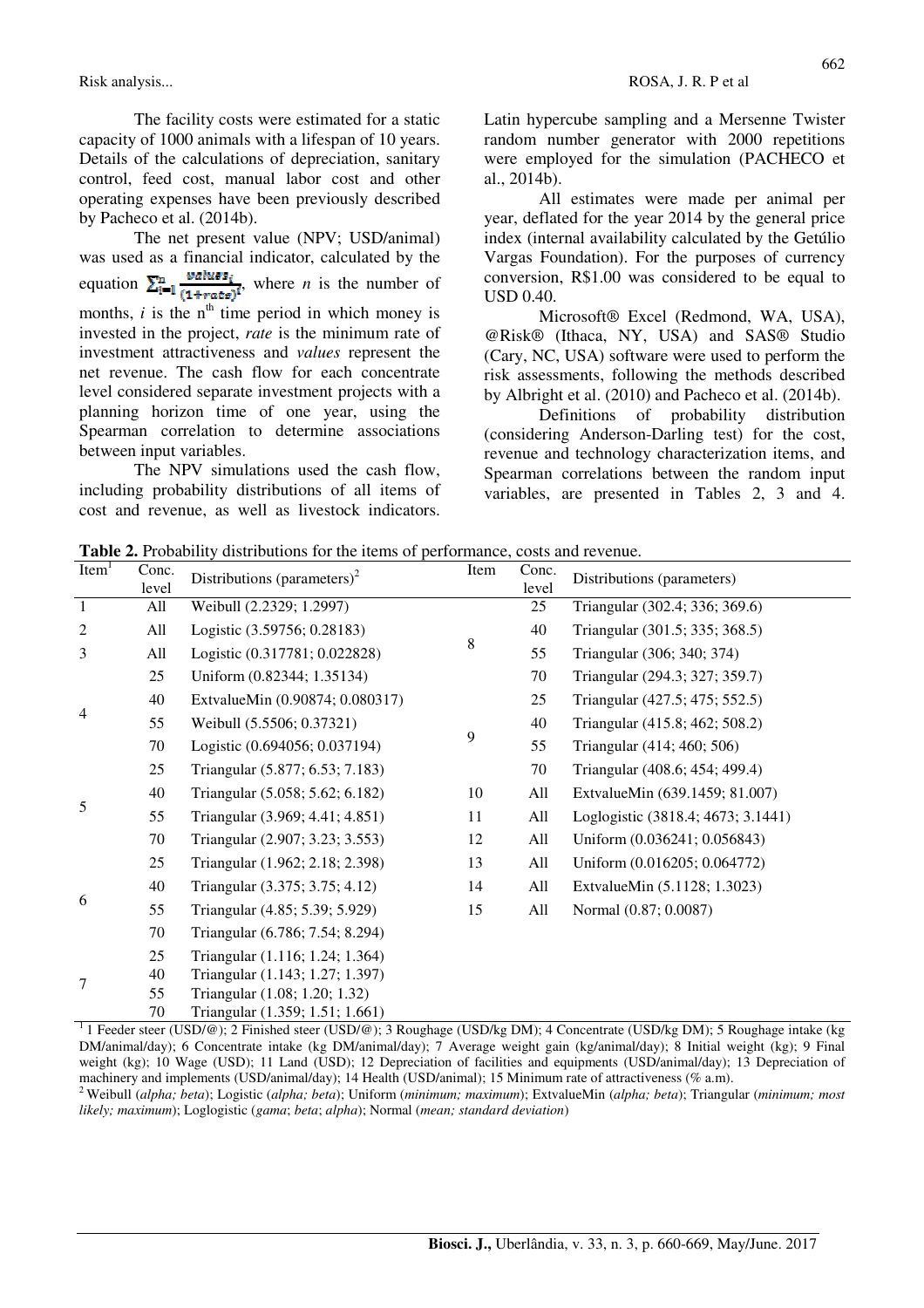For the simulation of NPV, the Monte Carlo method was used with Latin hypercube sampling (MCKAY et al., 1979; IMAN et al., 1981) and a Mersenne Twister random number generator (MATSUMOTO; NISHIMURA, 1998) with 2000 iterations. From this simulation, the probabilities for occurrence of NPVs were estimated above zero, specifically the probability of economic viability (MOORE; WEATHERFORD, 2001).

**Table 3.** Spearman correlation coefficients of the cost and revenue items to 25% (below diagonal) and 40% (above diagonal) concentrate level in percentage of dry matter.

| (above angoma) concentrate to ver in percentage of $a_i$ , matter.<br>Items |         | 2       | 3       | 4       |         | 6       |         | 8       | 9       |
|-----------------------------------------------------------------------------|---------|---------|---------|---------|---------|---------|---------|---------|---------|
| 1 Feeder steer (USD/kg)                                                     |         | 0.85    | 0.85    | 0.65    | $-0.76$ | 0.13    | $-0.83$ | $-0.82$ | $-0.61$ |
| 2 Finished steer (USD/kg)                                                   | 0.86    |         | 0.76    | 0.68    | $-0.66$ | 0.09    | $-0.75$ | $-0.77$ | $-0.41$ |
| 3 Wage (USD/month)                                                          | 0.88    | 0.76    |         | 0.76    | $-0.93$ | $-0.13$ | $-0.96$ | $-0.96$ | $-0.79$ |
| 4 Land (USD/ha)                                                             | 0.72    | 0.68    | 0.76    |         | $-0.80$ | 0.10    | $-0.82$ | $-0.86$ | $-0.54$ |
| 5 Roughage (USD/kg DM)                                                      | $-0.80$ | $-0.66$ | $-0.93$ | $-0.80$ |         | 0.24    | 0.95    | 0.94    | 0.73    |
| 6 Concentrate (USD/kg DM)                                                   | 0.20    | 0.16    | $-0.03$ | 0.18    | 0.19    |         | 0.09    | $-0.02$ | 0.18    |
| 7 Facilities/equipments (USD/animal/day)                                    | $-0.87$ | $-0.75$ | $-0.96$ | $-0.82$ | 0.95    | 0.03    |         | 0.98    | 0.82    |
| 8 Machinery/implements (USD/animal/day)                                     | $-0.87$ | $-0.77$ | $-0.96$ | $-0.86$ | 0.94    | $-0.09$ | 0.98    |         | 0.74    |
| 9 Health (USD/animal)                                                       | $-0.65$ | $-0.41$ | $-0.79$ | $-0.54$ | 0.73    | 0.12    | 0.82    | 0.74    |         |

**Table 4.** Spearman correlation coefficients of the cost and revenue items to 55% (below diagonal) and 70% (above diagonal) concentrate level in percentage of dry matter.

| Items                                    |         | 2       | 3       | 4       |         | 6       |         | 8       | 9       |
|------------------------------------------|---------|---------|---------|---------|---------|---------|---------|---------|---------|
| 1 Feeder steer (USD/kg)                  |         | 0.85    | 0.85    | 0.65    | $-0.76$ | 0.06    | $-0.83$ | $-0.82$ | $-0.61$ |
| 2 Finished steer (USD/kg)                | 0.85    |         | 0.76    | 0.68    | $-0.66$ | $-0.02$ | $-0.75$ | $-0.77$ | $-0.41$ |
| 3 Wage (USD/month)                       | 0.85    | 0.76    |         | 0.76    | $-0.93$ | $-0.27$ | $-0.96$ | $-0.96$ | $-0.79$ |
| 4 Land (USD/ha)                          | 0.65    | 0.68    | 0.76    |         | $-0.80$ | $-0.03$ | $-0.82$ | $-0.86$ | $-0.54$ |
| 5 Roughage (USD/kg DM)                   | $-0.76$ | $-0.66$ | $-0.93$ | $-0.80$ |         | 0.30    | 0.95    | 0.94    | 0.73    |
| 6 Concentrate (USD/kg DM)                | 0.09    | 0.03    | $-0.21$ | 0.03    | 0.28    |         | 0.17    | 0.09    | 0.24    |
| 7 Facilities/equipments (USD/animal/day) | $-0.83$ | $-0.75$ | $-0.96$ | $-0.82$ | 0.95    | 0.14    |         | 0.98    | 0.82    |
| 8 Machinery/implements (USD/animal/day)  | $-0.82$ | $-0.77$ | $-0.96$ | $-0.86$ | 0.94    | 0.04    | 0.98    |         | 0.74    |
| 9 Health (USD/animal)                    | $-0.61$ | $-0.41$ | $-0.79$ | $-0.54$ | 0.73    | 0.22    | 0.82    | 0.74    |         |

In order to evaluate stochastic dominance, pairs of cumulative probability distributions of simulated NPVs for different concentrate levels were compared according to first- and second-order criteria (HADAR; RUSSEL, 1969; HANOCH; LEVY, 1969). Significant differences were identified using an asymptotic Kolmogorov-Smirnov test (CONOVER, 1999).

For the sensitivity analysis, multivariate stepwise regression with standardized regression coefficients were used (ALBRIGHT et al., 2010; PALISADE, 2010). The standardized multivariate regression coefficient indicates the number of standard deviations of the NPV that will change with each change of one standard deviation in the input variables, assuming that all the other input variables remain constant (ALBRIGHT et al., 2010).

## **RESULTS**

The results related to simulation of the financial indicator NPV (Table 5) demonstrates feasibility for all levels of concentrate used. However, considering the expected mean values, the lowest viability was observed for the 55% concentrate level (USD 15.39/animal), while the 70% level achieved the best results (USD 54.20/animal).

The other statistics, presented in Table 5, are related to the variability of the simulated values in relation to the average estimated, allowing quantification of the risk associated with investment. Greater risk is associated with higher values for the minimum, maximum, standard deviation and coefficient of variation, as there are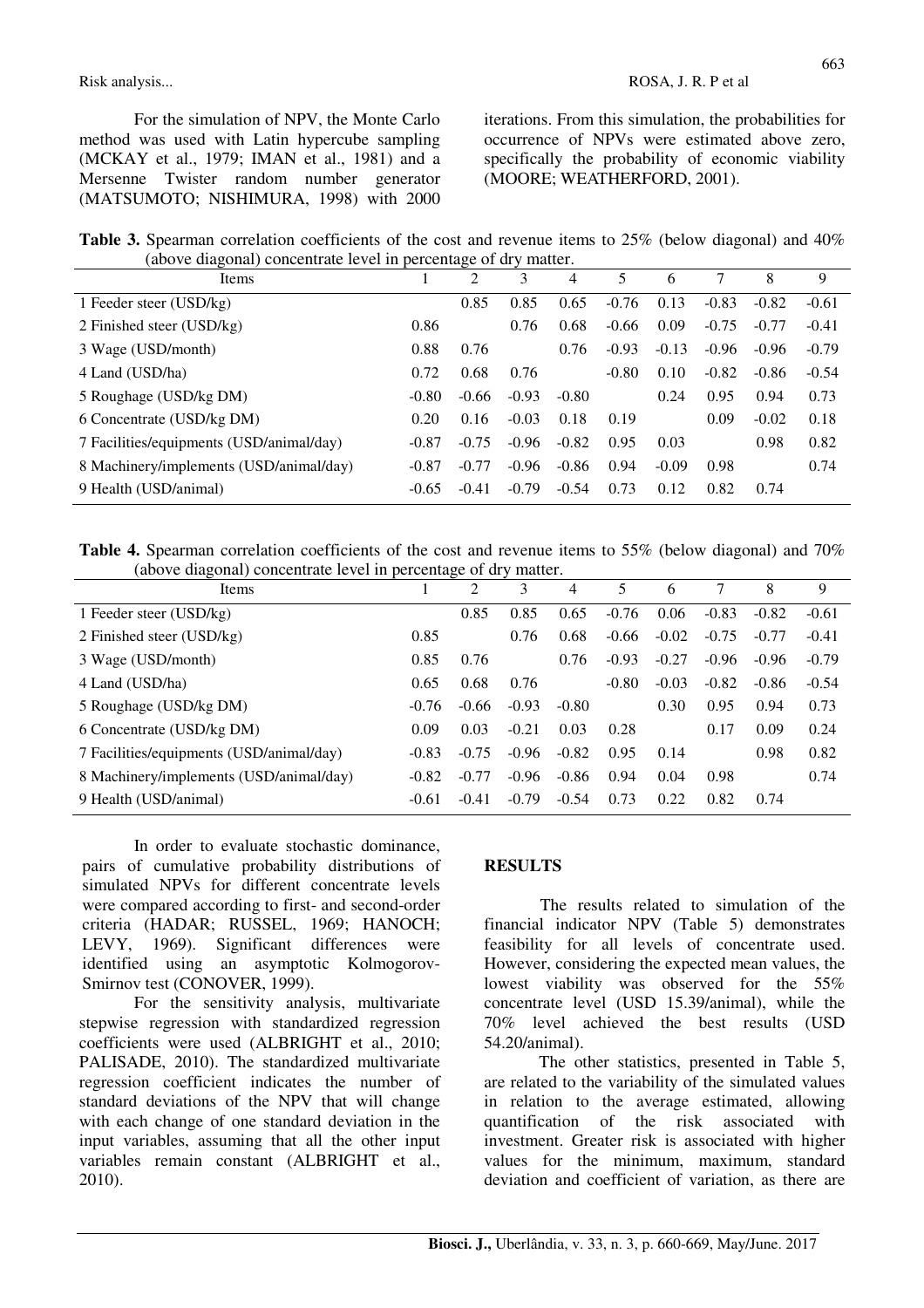Risk analysis... Rosal ROSA, J. R. P et al.

greater chances for obtaining values different to that expected average.

|                                 | Table 5. Net Present Value (NPV) statistics (USD/animal), simulated with correlation between input variables, |
|---------------------------------|---------------------------------------------------------------------------------------------------------------|
| according to concentrate level. |                                                                                                               |

| ັ<br>Concentrate level, % DM    | 25        | 40        | 55        | 70        |
|---------------------------------|-----------|-----------|-----------|-----------|
| Minimum                         | $-313.49$ | $-348.24$ | $-306.00$ | $-254.64$ |
| Maximum                         | 285.83    | 432.81    | 269.94    | 379.45    |
| Mean                            | 44.94     | 44.50     | 15.39     | 54.20     |
| Standard deviation              | 68.01     | 69.25     | 69.22     | 71.58     |
| Coefficient of variation $(\%)$ | 151.33    | 155.63    | 449.77    | 132.08    |
| NPV > 0                         | 76.8%     | 76.0%     | 57.9%     | 78.1%     |

The analysis related to the risk of the project showed the greatest standard deviation. In the present study, there was a high degree of similarity between this statistic and different levels of concentrate, ranging from USD 68.01 to 71.58 per animal. However, discrepancies among the results were found for the probability estimations of  $NPV \geq$ 0, which was less for the 55% concentrate level (57.9%) and slightly higher for the 70% level (78.1%) compared to 25 and 40% (76.8 and 76.0%, respectively).

Figure 1 presents a graphical representation of the cumulative probability distribution of 2000 simulated values for the NPV for each concentrate level. This plot presents the NPV (X-axis) in terms of the cumulative probability (Y-axis), allowing visualization of the changes in NPV. One of the scenarios with higher expectation of being quantified is the percentage values above zero, i.e. the probability for profit or economic loss, taking into account the quantity of simulated values below zero





Moreover, the stochastic dominance behavior between the levels of concentrate evaluated is evident in Figure 1. When the cumulative probability curves intersected one or more times, this was characterized as second-order stochastic dominance (investments selected by investors who prefer a higher return and are averse to high risk). All other cases were classified as firstorder stochastic dominance (investments selected by investors who prefer a higher return). The leftmost curve in Figure 1 represents the 55% concentrate level, whereas the rightmost was the 70% level, which showed the lowest and highest average NPV and NPV  $\geq$  0, respectively.

To evaluate the potential statistical differences between the cumulative probability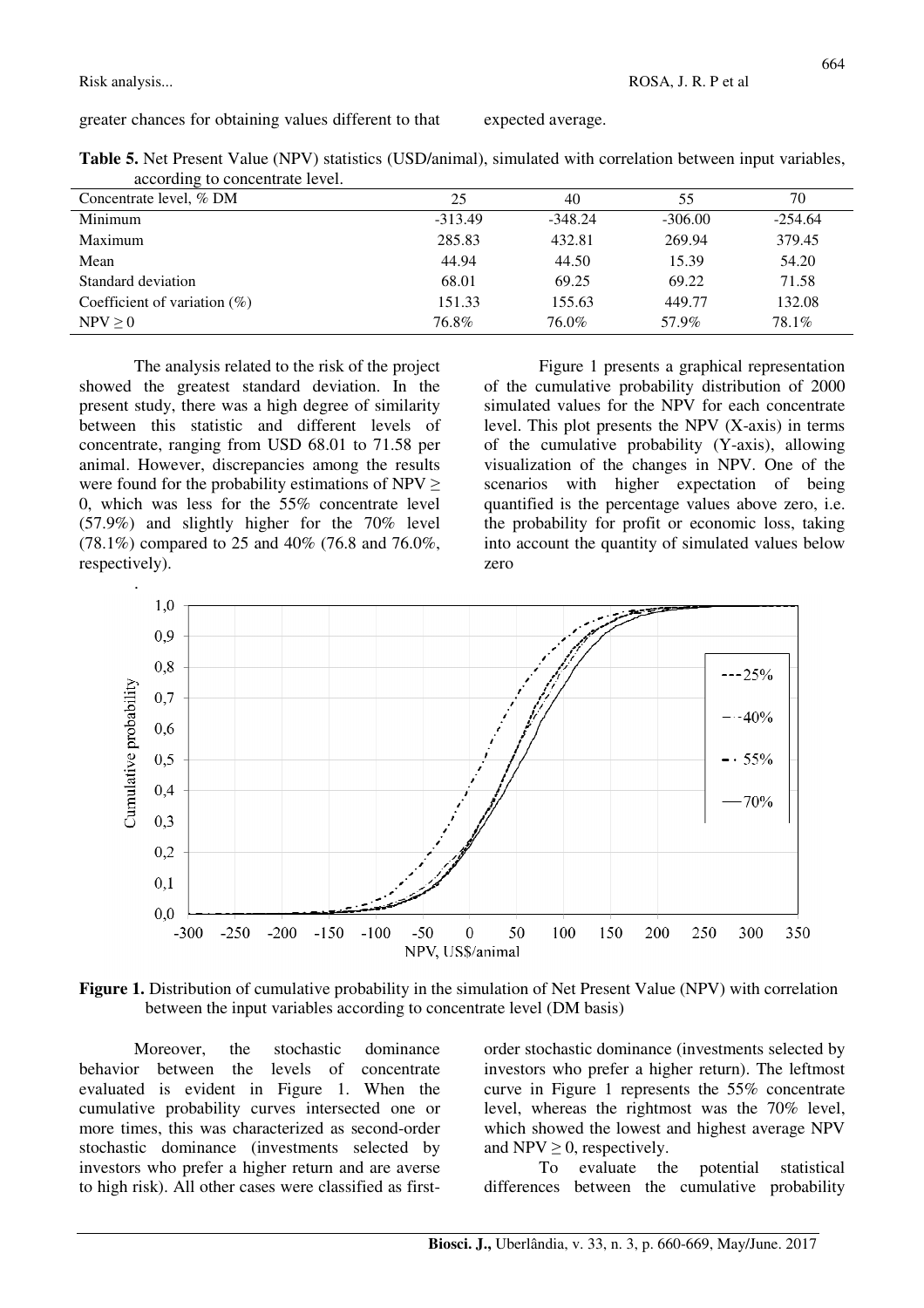curves for the different levels of concentrate, they were subjected to a stochastic dominance test (Table 6). When the the distributions were individually compared (25 vs. 40%, 25 vs. 55%, 55 vs. 70% of concentrate), a significant difference  $(P = 0.0885)$ 

was observed only for 25 vs. 40% levels (NPVs were statistically similar) according to the Kolmogorov-Smirnov asymptotic test.

| Table 6. Stochastic dominance and domain type, according to the Kolmogorov-Smirnov asymptotic test (KSa) |
|----------------------------------------------------------------------------------------------------------|
| in comparison of pairs of probability distributions of concentrate levels (DM basis), with correlation   |
| between the input variables for the simulated Net Present Value.                                         |

| Concentrate level pairs | KSa statistic | Pr > KSa | Domain <sup>1</sup>       | Type of dominance <sup>2</sup> |
|-------------------------|---------------|----------|---------------------------|--------------------------------|
| $25 \text{ vs } 40$     | 1.25          | 0.0885   | ۰                         | -                              |
| $25 \text{ vs } 55$     | 6.57          | < 0.0001 | $\boldsymbol{\mathrm{F}}$ | $\rm{~}$                       |
| $25 \text{ vs } 70$     | 3.05          | < 0.0001 | ${\bf S}$                 | $\,<\,$                        |
| $40 \text{ vs } 55$     | 6.29          | < 0.0001 | $\boldsymbol{\mathrm{F}}$ | $\rm{~}$                       |
| 40 vs 70                | 2.32          | < 0.0001 | F                         | $\,<\,$                        |
|                         | 7.70          | < 0.0001 | $\boldsymbol{\mathrm{F}}$ | $\,<\,$                        |
| $55 \text{ vs } 70$     |               |          |                           |                                |

 $\overline{1}$  F: first order stochastic dominance; S: second order stochastic dominance;  $\overline{2}$  >: first concentrate level dominates the second concentrate level; <: second concentrate level dominates the first concentrate level.

Other comparisons between pairs of distributions showed first-order stochastic dominance for 25 vs. 55%, 40 vs. 55%, 40 vs. 70% and 55 vs. 70%. Only the 25 vs. 70% comparison presented second-order dominance. Regarding the type of domain, the 55% concentrate level was dominated by levels 25 and 40%, while the 70% level was dominated by 25, 40 and 55%.

The final method of risk analysis presented in this study was the sensitivity analysis using standardized regression coefficients (Figure 2). The tornado chart demonstrated that the most important items influencing the NPV financial indicator were, in descending order, price of finished cattle, price of feeder cattle, final weight, initial weight, concentrate price, roughage price, concentrate intake, rate of discount, and the roughage intake. Other items that constituted the inputs for probability distribution were found to have no influence (machinery, implements, cost of facilities and equipment, and animal health).

Considering the variability in standardized regression coefficients between the concentrate levels for each item, the four most highly-ranked items appeared to be slightly more important for the 25% concentrate level compared to the other levels tested. Regarding the items related to diet, it appears that higher concentrate levels were associated with decreased regression coefficients for roughage price

and roughage intake, with the opposite behavior observed for concentrate price and concentrate intake.

It should be noted that the only items with positive coefficients were determinants of revenue (finished cattle price and final weight), with all other items, determining the total cost, showing negative coefficients.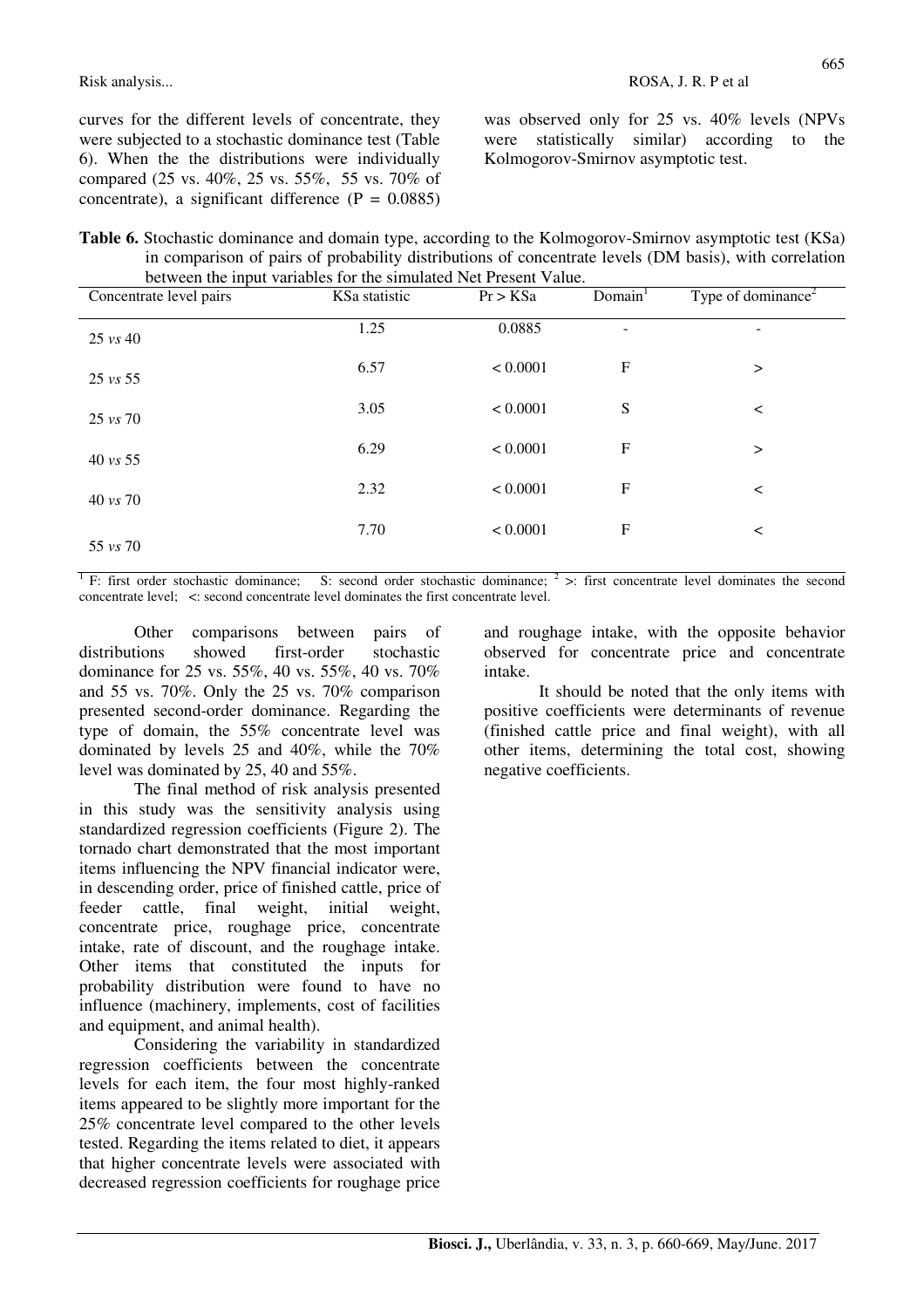

**Figure 2.** Standardized multivariate regression coefficients of the variables of greater relevance to the Net Present Value simulated, with correlation between the input variables, according to concentrate level (DM basis).

### **DISCUSSION**

The statistics for NPV presented in Table 5 show favorable results in terms of economic viability, especially when higher levels of concentrate were used in the diet (70%). In contrast, a previous study by Missio et al. (2009) observed negative economic viability when a 79% concentrate level was used, compared to 22, 40 and 59% DM. This comparison demonstrates the interaction between biological and economic responses, which is not always a linear relationship.

This study further justifies the use of economic analysis methodologies for animal production systems, especially investment projects that require high initial investments prior to implementation, such as cattle feedlot. In this respect, Monte Carlo simulation is a valuable technique. The use of Monte Carlo and stochastic

simulations have been well-documented, however, they are predominantly used in other areas of science (TOURAN; WISER, 1992; WALL, 1997; YANG, 2005; ALBRIGHT et al., 2010).

The 70% concentrate level showed the highest probability of economic viability compared to the other levels evaluated. This favorable result was confirmed by analysis of stochastic dominance, which demonstrated that this level of concentrate resulted in higher returns and lower risk (secondorder stochastic dominance; Table 6). This information is of high importance, as according to Pacheco et al. (2006), excluding the purchasing cost of the feeder cattle, food represents the greatest contributor to total cost, for which the concentrate is the most expensive item.

There have been significant changes in the use of forage in Brazil, particularly the concentrate ratio of diets provided to feedlot cattle. Surveys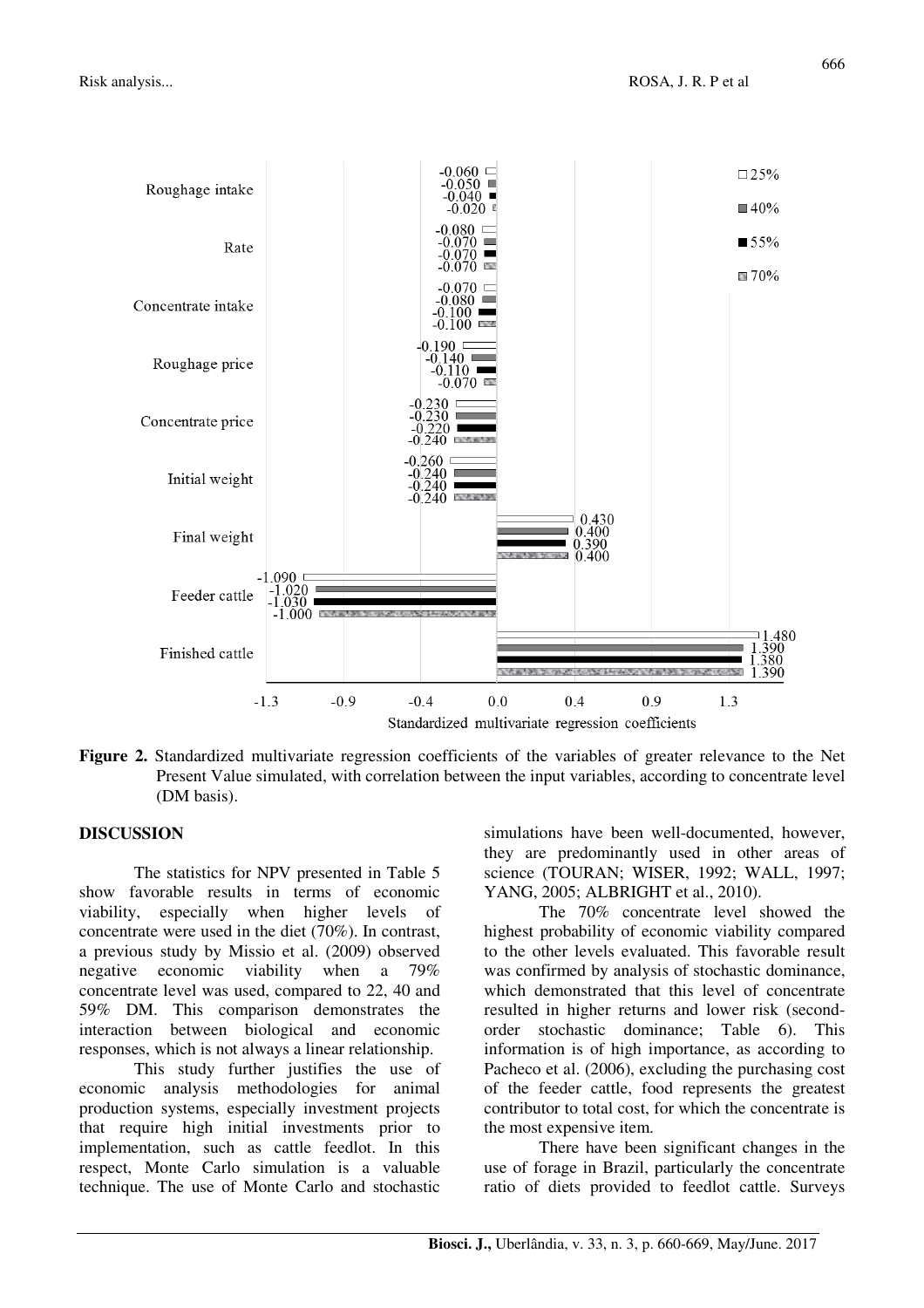performed by Millen et al. (2009) and Costa Junior et al. (2013) describe the nutritional aspects of concentrate use and its evolution. The concentrate levels used in Brazilian feedlots are high, usually greater than 80% DM (MILLEN et al., 2009; COSTA JUNIOR et al., 2013), derived from that used for US feedlots (VASCONCELOS et al., 2007).

The literature regarding the application of stochastic simulation techniques in the production of beef cattle is limited, particularly for estimates of risk, stochastic dominance and probabilistic sensitivity analysis. Pacheco et al. (2014b) evaluated two slaughter ages (15.2 or 22.8 months) of feedlot steers (Charolais  $\times$  Nellore), confirming that younger animals were associated with greater economic viability (R\$ 100.22 and 41.86, respectively) and higher NPV  $\geq 0$  (80.4 and 62.3%, respectively), considering 7 consecutive years of quotations (from 2004 to 2010; considering R\$ 1.00 equal to USD 0.54).

The sensitivity analysis allows the items representing components of costs and revenues to be ranked for their influence on the financial measure in question, which was the output variable NPV in the current study. From Figure 2, it appears that there was marked stratification in the evaluated items. The first of the strata contained the items related to the feeder and finished cattle prices, which had the greatest influence on NPV. The second was represented by animal weight, and the third strata consisted of items related to diet, which showed little variation between the different levels of concentrate.

The information obtained from diet-related items can be used in management decisions, such as setting the best grain acquisition strategies and dietary ingredients, and monitoring volatility in the price of major grains, among other strategies, in order to obtain the best results for economic viability, as described by Lopes et al. (2011).

In a study that used probabilistic sensitivity analysis to evaluate the effect of different slaughter weights (421, 461 and 495 kg) on the economic viability of feedlot steers, Pacheco et al. (2014a) found similar results to those of the present study, that is, higher standardized regression coefficients for the price of finished cattle (ranging from 0.54 to 0.61) and feeder cattle (ranging from -0.43 to -0.56) as the most important items influencing NPV, followed by the price of roughage (ranging from - 0.35 to -0.45) and concentrate (ranging from -0.29 to -0.33). In another study by Pacheco et al. (2014b) which assessed the effect of a reduction in the age of feedlot steers at slaughter, the regression coefficients ranged from 1:14 to 1:58 for finished cattle, from -1.12 to -1.53 for feeder cattle, 0.48 to 0.70 for final weight, -0.38 to -0.60 for initial weight, -0.14 to -0.07 for roughage price, and -0.24 to -0.05 for concentrate price.

### **CONCLUSIONS**

Based on the results of this simulation analysis, the 70% concentrate level showed the best result for economic viability. The 55% concentrate level showed the worst result, whereas 25 and 40% were similar, ranking between the other concentrate levels.

The items that had the greatest influence on net present value were, in decreasing order, finished and feeder cattle price, initial and final weights, concentrate and roughage price, concentrate intake, minimum rate of attractiveness and roughage intake.

**RESUMO:** Estimou-se o risco da viabilidade econômica do confinamento de novilhos Aberdeen Angus alimentados com dietas com diferentes níveis de concentrado (NC) na matéria seca (25, 40, 55 ou 70%), utilizando simulação de Monte Carlo associado com o uso de correlação de Spearman entre nove variáveis aleatórias de entrada, dominância estocástica (DOM) e análise de sensibilidade (SENS). Para a simulação do indicador financeiro Valor Presente Líquido (VPL), foi utilizado fluxo de caixa com indicadores de desempenho e distribuição de probabilidade de todos os itens de custos e receitas (anos de 2003 a 2014). Amostragem de Hipercubo Latino e gerador de números aleatórios Mersenne Twister foram utilizados para a simulação com 2.000 interações. Os valores médios esperados para VPL  $\pm$ desvio padrão (USD/animal) foram de: 44,94 ± 68,01; 44,50 ± 69,25; 15,39 ± 69,22 e 54,20 ± 71,58, respectivamente, para 25, 40, 55 e 70% NC. As probabilidades do VPL  $\geq$  0 foram 76,8%; 76,0%; 57,9% e 78,1%, respectivamente, do menor para maior NC. A análise de DOM demonstrou que 25 e 40% de concentrado apresentam curvas de probabilidade similares; 70% dominou os demais e 55% foi dominado por todos os NC. De acordo com a SENS, os itens que mais influenciaram no VPL foram, em ordem decrescente, os preços do boi gordo e magro, os pesos final e inicial, preços do concentrado e do volumoso, consumo de concentrado, taxa mínima de atratividade e consumo de volumoso. Com base nos resultados de simulação, o NC de 70% apresentou maior VPL e maior probabilidade de viabilidade econômica. A técnica de simulação probabilística demonstrou ser interessante ferramenta para tomada de decisões em projetos de investimento com confinamento de bovinos de corte, sugerindo a expansão de estudos nesta linha de pesquisa.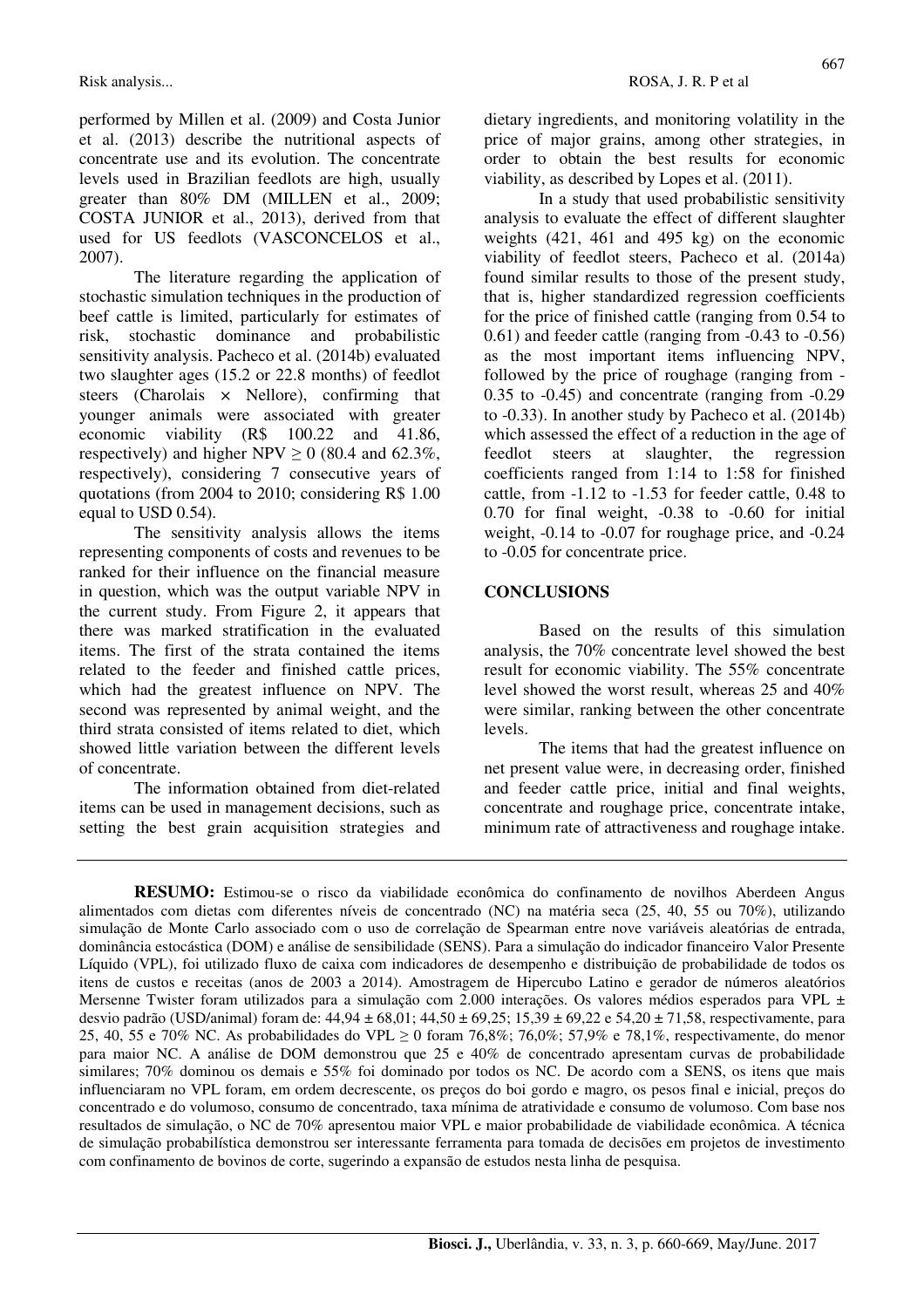**PALAVRAS-CHAVE:** Análise de investimento. Projeto de investimento. Análise probabilística. Método estocástico. Correlação de rank

#### **REFERENCES**

ALBRIGHT, S. C; WINSTON, W. L.; ZAPPE, C. J. **Data analysis and decision making**. Mason: South-Western Cengage Learning, ed. 4, 1080 p., 2010.

ANUALPEC. **Anualpec 2015: anuário da pecuária brasileira**. São Paulo: Informa Economics FNP, 2015. 280p.

CONOVER, W. J. **Practical nonparametric statistics.** 3. ed. New York: John Wiley and Sons, 1999. 592 p.

COSTA JUNIOR, C; GOULART, R. S.; ALBERTINI, T. Z.; FEIGL, B. J.; CERRI, C. E. P.; VASCONCELOS, J. T.; BERNOUX, M.; LANNA, D. P. D.; CERRI, C. C. Brazilian beef cattle feedlot manure management: a country survey. **J Anim Sci**, Champain, v. 91, n. 4, p. 1811-1818, 2013.

DNPEA – Ministério da Agricultura: Departamento Regional de Pesquisa Agropecuária. Divisão de Pesquisas Pedológicas. **Levantantamento de reconhecimento de solos do Rio Grande do Sul**. Embrapa Solos, Recife, v. 30, 1973. 431p.

HADAR, J.; RUSSELL, W. R. Rules for ordering uncertain prospects. **Am Econ Rev,** Pittsburgh, v. 59, p. 25- 34, 1969.

HANOCH, J.; LEVY, H. The efficiency analysis of choices involving risk. **Am Econ Rev**, Pittsburgh, v. 74, p. 335-346, 1969. https://doi.org/10.2307/2296431

IMAN, R. L.; HELTON, J. C.; CAMPBELL, J. E. An approach to sensitivity analysis of computer models, Part 1. Introduction, input variable selection and preliminary variable assessment. **J Qual Tech**, Milwaukee, v. 13, n. 3, p. 174-183, 1981.

LOPES, L. S.; LADEIRA, M. M.; MACHADO NETO, O. R.; SILVEIRA, A. R. M. C.; REIS, R. P.; CAMPOS, F. R. Viabilidade econômica da terminação de novilhos nelore e red norte em confinamento na região de Lavras-MG. **Rev Cien Agro**, Lavras, v. 35, n. 4, p. 774-780, 2011.

MATSUMOTO, M.; NISHIMURA, T. Mersenne twister: a 623-dimensionally equidistributed uniform pseudorandom number generator. **ACM T Model Comput S**, New York, v. 8, n. 1, p. 3–30, 1998.

MCKAY, M. D.; BECKMAN, R. J.; CONOVER, W. J. A Comparison of three methods for selecting values of input variables in the analysis of output from a computer code. **J Am Stat Assoc**, Alexandria, v. 21, n. 2, p. 239-245, 1979. https://doi.org/10.1080/00401706.1979.10489755 https://doi.org/10.2307/1268522

MILLEN, D. D.; PACHECO, R. D. L.; ARRIGONI, M. D. B.; GALYEAN, M. L.; VASCONCELOS, J. T. A snapshot of management practices and nutritional recommendations used by feedlot nutritionists in Brazil. **J Anim Sci**, Champain, v. 87, p. 3427-3439, 2009.

MISSIO, R. L.; BRONDANI, I. L.; FREITAS, L. S.; SACHET, R. H.; SILVA, J. H. S.; RESTLE, J. Desempenho e avaliação econômica da terminação de tourinhos em confinamento alimentados com diferentes níveis de concentrado na dieta. **Rev Bras Zoot**, Brasília, v. 38, p. 1309-1316, 2009. https://doi.org/10.1590/S1516-35982009000700021